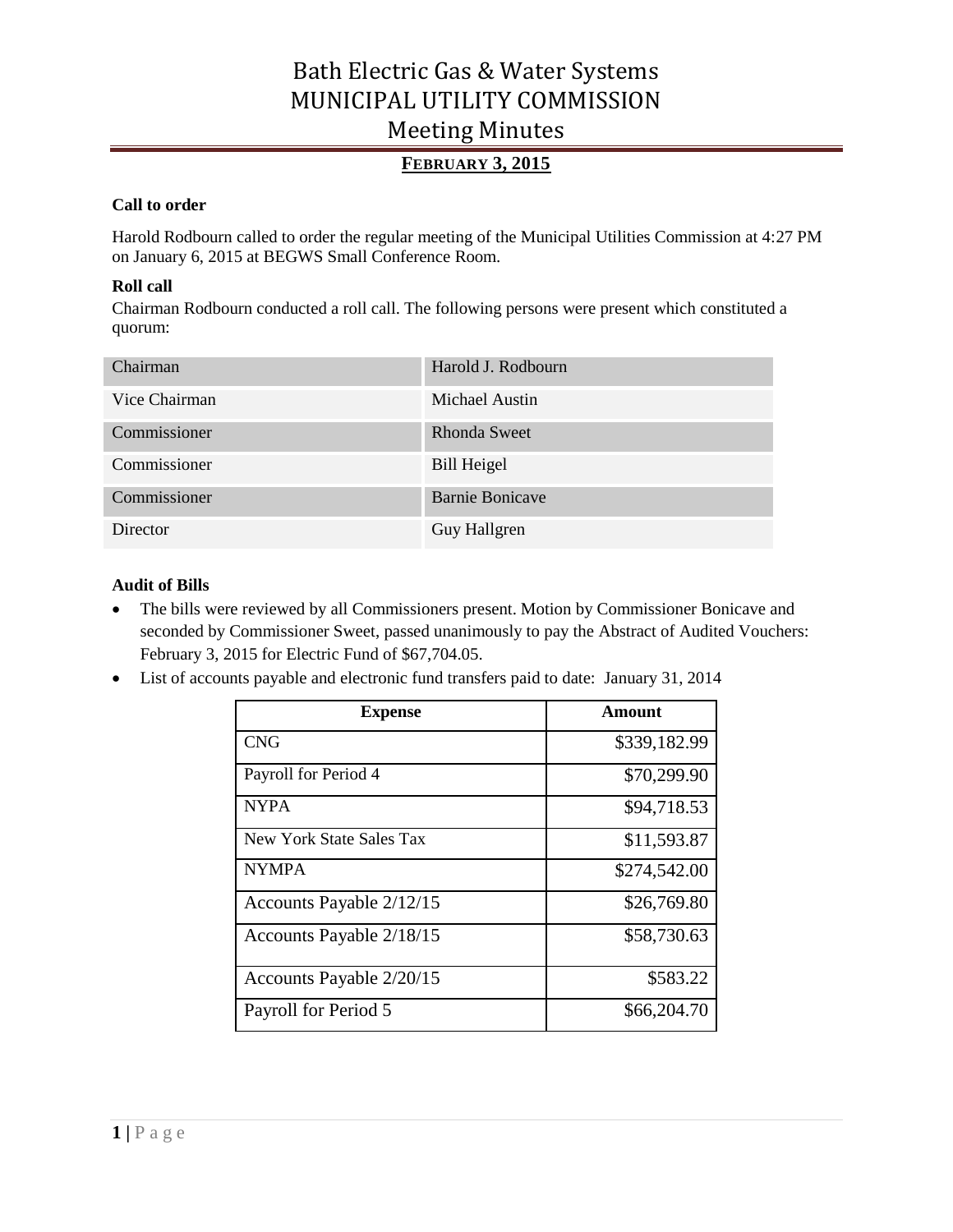## **FEBRUARY 3, 2015**

New York State Sales Tax NYMPA  $$274,542.00$ 

#### **Approval of minutes from last meeting**

Motion by Commisioner Bonicave and seconded by Vice Chairman Austin to accept as read for January 2015. Passed unanimously.

### **Supervisors Report**

### **Accounting/Commercial Office/Meter Reading**

- During the month BEGWS accounting staff has started compiling data for the Calendar Year 2014 Annual Report of Natural & Supplemental Gas Supply & Disposition for the Energy Information Administration.
- The Gas Distribution Annual Report for the DOT Office of Pipeline Safety for 2014 was completed and submitted during the month.
- Completed and filed 2014 fourth quarter federal and state withholding reports.
- Printed and distributed all W-2 forms and submitted electronically to the Social Security Administration.
- During the month of January \$692.12 was spent on the Electric Upgrade Project for financial services.
- Month to date 6,375 meters have been read out of a possible 7,636. This is an 83.5% reading rate so far this month, with 1410 meters still scheduled to be read. Percentage of meters not read by department are: Electric 9.7%, Gas 23.8%, & Water 23.7%. The primary reason for not getting a read is no coverage when a Meter Reader is off and a lack of access to the meter is another major factor.
- Currently we have 955 electric meters being read by radio. This is about 22% of our electric meter population. We currently have 246 Direct Withdrawal customers and 218 E-Bill customers.
- One QRS case of a customer complaint was filed with the NYS PSC during the month of January against BEGWS. The case was resolved.

Jim Housworth – Accounting Supervisor

#### **Line Department**

- Repaired the exit 39 Highway lighting, utilizing the state for traffic control. This included 6 URD wire breaks, two new sections of wire run 5 new heads and all bulbs and photo cells were replaced.
- Continued work on Howell street for the 12 KV upgrade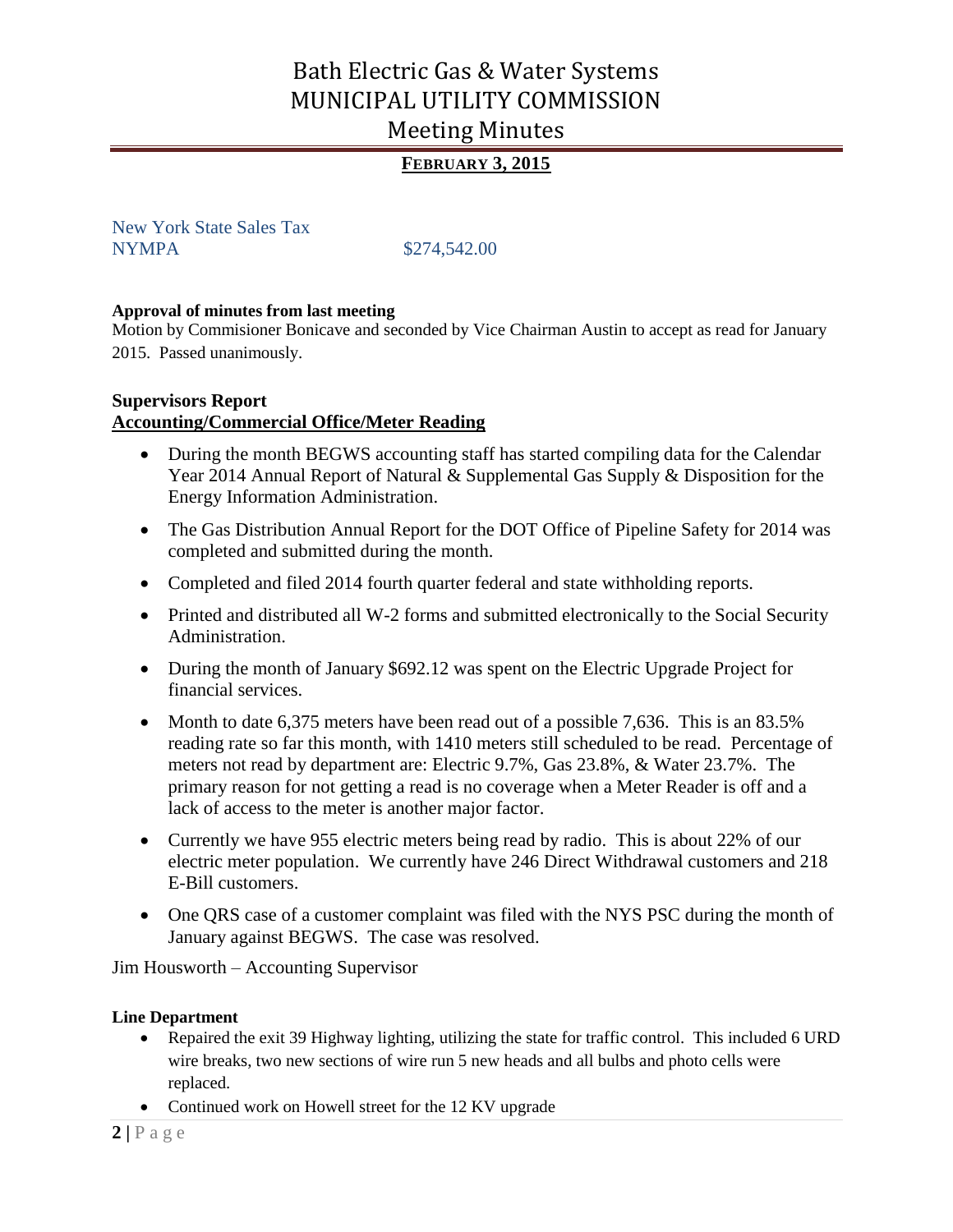## **FEBRUARY 3, 2015**

- Repaired lights for the Dorman Library
- Removed the star from Mossy Bank and de-energized the Christmas lights. They will be removed at a later date.
- New service connected on West Morris Street because of a vehicle accident involving a town plow truck.
- Responded to outages at 7172 St. Rte. 415 and 7348 Harrisburg Hollow Rd.
- Line crew attended safety training on 1/23/15. Topics of discussion were Green power safety and several near miss accidents.
- Two trucks and 4 linemen were sent to Long Island to support outages expected by PESGLI from Winter Storm Juno.
- U-30 was sent to Endicott on a rental agreement, as they totaled a bucket truck on a low bridge.

Mark Hawk – Line Department Supervisor

### Service Department

- Investigated 8 gas odor complaints
- Began public building survey
- Changed out 20 Gas Meters
- Changed out 10 Water meters due to frozen meters.
- Installed Gas and Water meters @ new ambulance garage
- Began first of year gas meter test.
- Attended training for fall protection which was sponsored by Steuben County Public works Steve Larsen – Service Department Supervisor

### UGLM Department

Gas:

• Replaced truck box on old U-29 with utility box from U-4, to use old U-29 as service truck for UGLM. This was done because U4 was an older 2 wheel drive vehicle and the suspension was strained from the heavy box. BEGWS will benefit in extending the life of one vehicle and thus cut costs in replacing vehicles.

### Water:

- Repaired main break on Charles St
- Sewer: Flushed main on Buell St
- Attended class on Fall Protection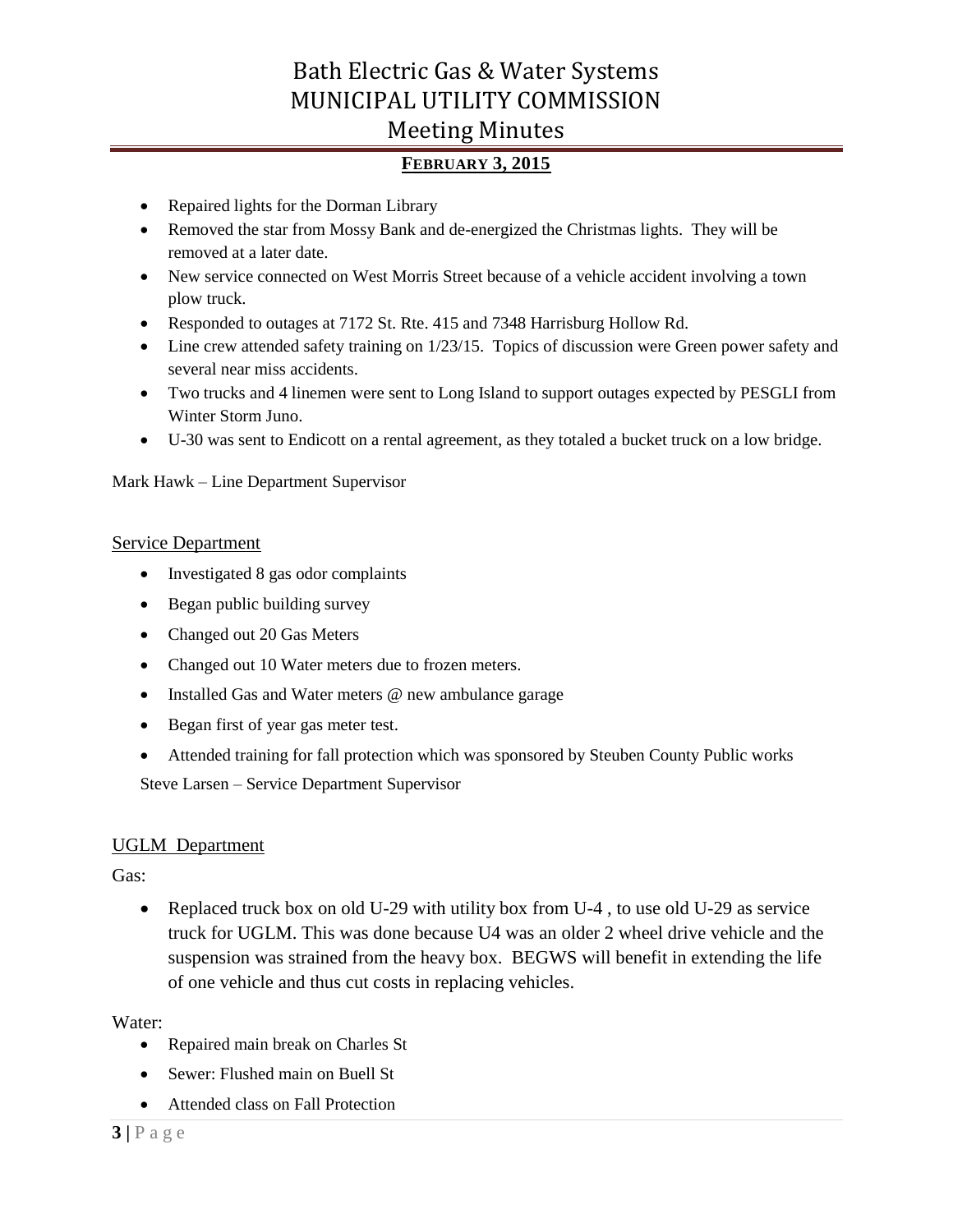### **FEBRUARY 3, 2015**

• Have done many Dig Safely Requests

Dan Borhman – UGLM Dept. Supervisor

Waste Water Treatment Plant

- $\bullet$  Daily lab test & reg maintenance
- Pressed 128,000 gals of sludge for village of Waverly
- Repaired screen on the belt. The repair as conducted saved BEGWS operational and maintenance expense through James Hoad ingenuity in making the repair. He was able to make the repair cheaply and quickly by using parts and tools at the shop.
- Repaired drive chain on the cross collector in the primary tank

Royce Hoad – WWTP Supervisor

#### SUNYBEST Presentation

Director Hallgren will be presenting to SUNY Best at Binghamton University on February 5<sup>th</sup> at 10am. The presentation will cover BEGWS plans for deploying smart grid technology and using the conversion of the WWTP to a resource recovery hub.

MGP Site Cleanup – Email Received by Gardiner Cross from the DEC regarding the status of our investigation into the Murray MGP Site. Below is my reply and Gardiner's request. Gardiner,

We anticipated that you would be contacting us regarding the MGP site cleanup early in 2015. We are in the process of preparing a response to the State's request for site evaluation and any subsequent clean-up of the old Murray Ave MGP site. As such we have been in contact GEI in Ithaca and an environmental lawyer based in Rochester. They have outlined options for us as well as the costs and benefits of each option. Although we have not yet responded that is not an indication that we are unwilling/unable to undertake the site investigation ourselves. We have some additional investigation to perform and will work with our consultants to formulate our official response.

**Thanks** Guy

Guy Hallgren, PMP Director of Municipal Utilities Bath Electric Gas & Water Systems PO Box 310 Bath, NY 14810 607-664-9103 607-857-1147 Cell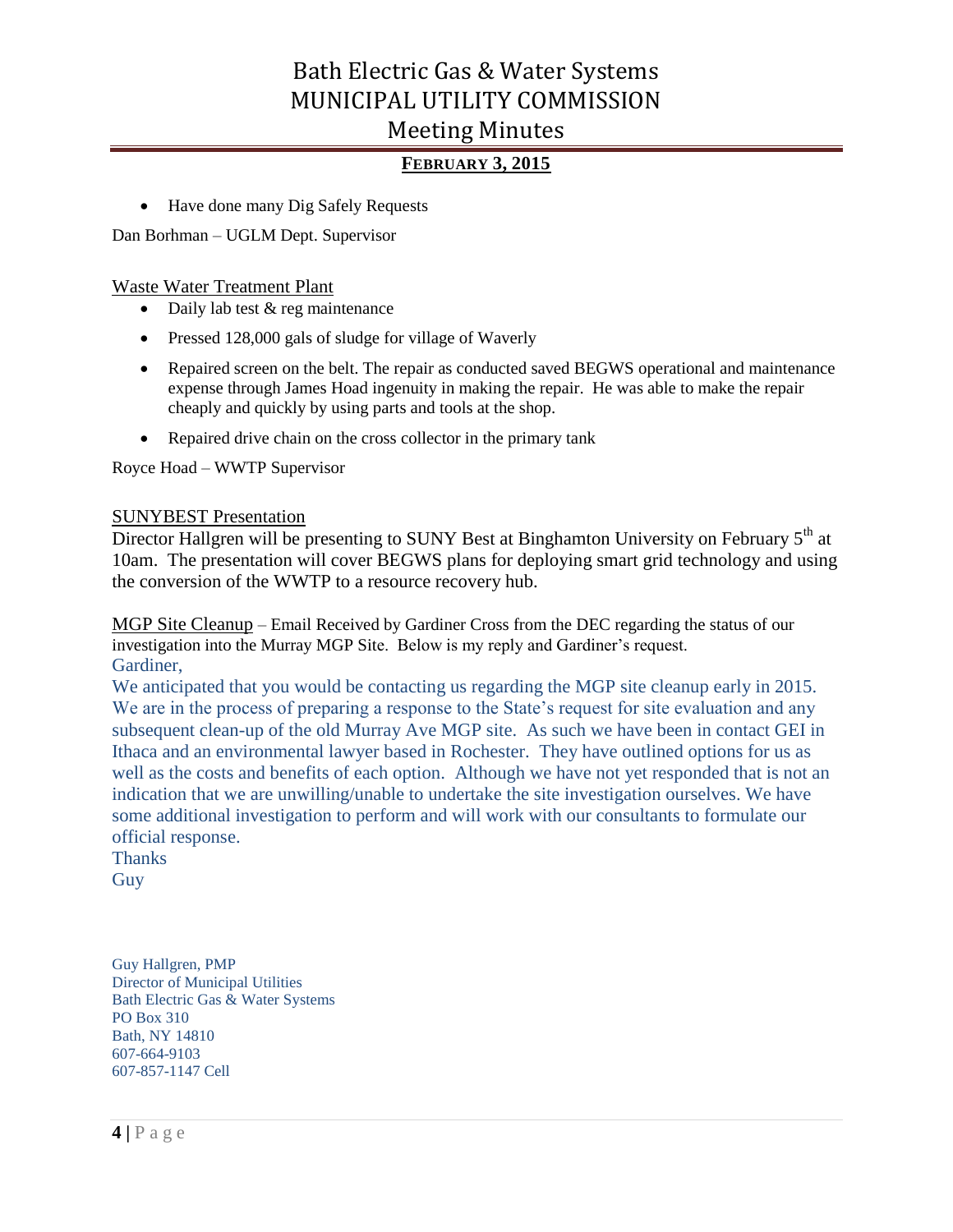## **FEBRUARY 3, 2015**

**From:** Cross, Gardiner (DEC) [\[mailto:gardiner.cross@dec.ny.gov\]](mailto:gardiner.cross@dec.ny.gov) **Sent:** Friday, January 16, 2015 10:18 AM **To:** [ghallgren@begws.com](mailto:ghallgren@begws.com) **Subject:** Bath Manufactured Gas Plant

Mr Hallgren:

We are going through the process to initiate a state-funded site characterization study at the Bath MGP site, and our legal staff needs evidence that the site owner is unwilling/unable to conduct the investigation themselves. I know we have discussed this issue and that the Village has cited financial difficulties in the past. But I don't have a clear declination from the Village in our records.

Has the Village formally responded on this issue? It's possible we have misplaced the response, so if you have sent us something in the past few months, could you please resend?

Thanks,

Gardiner Cross Section Chief, Section C Bureau C Division of Environmental Remediation 518.402.9662 Please note the new email address: [gardiner.cross@dec.ny.gov](mailto:gardiner.cross@dec.ny.gov)

As per the options summarized and presented during the January MUC meeting, BEGWS needs to select a course of action and move forward with this process.

Purchase Order for RRH Detailed Engineering – BEGWS is requesting a motion to approve spending in the amount of \$600,000 for detailed engineering of the Resource Recovery Hub. The proposed spending will be drawn from the Sewer Plant capital reserve funds to pay for detailed engineering up through June 15, 2015. The capital reserve fund will be replenished after EFC funds become available to continue the project. Motion by commissioner Heigel to approve PO's in the amount of \$600,000 for engineering of the resource recovery hub. Motion seconded by Vice Chairman Austion. Passed Unanimously.

### Exit 39 Street Lighting

BEGWS has completed energizing all street lights on or near the exit and on ramps at Exit 39 with the exception of two lights heading on the west route 390 on ramp. The NYSDOT and BEGWS worked together on 01-21-15 to repair all lights. The DOT provided an attenuation truck to allow the line crews to operate safely.

Cycled Tree Trimming Program